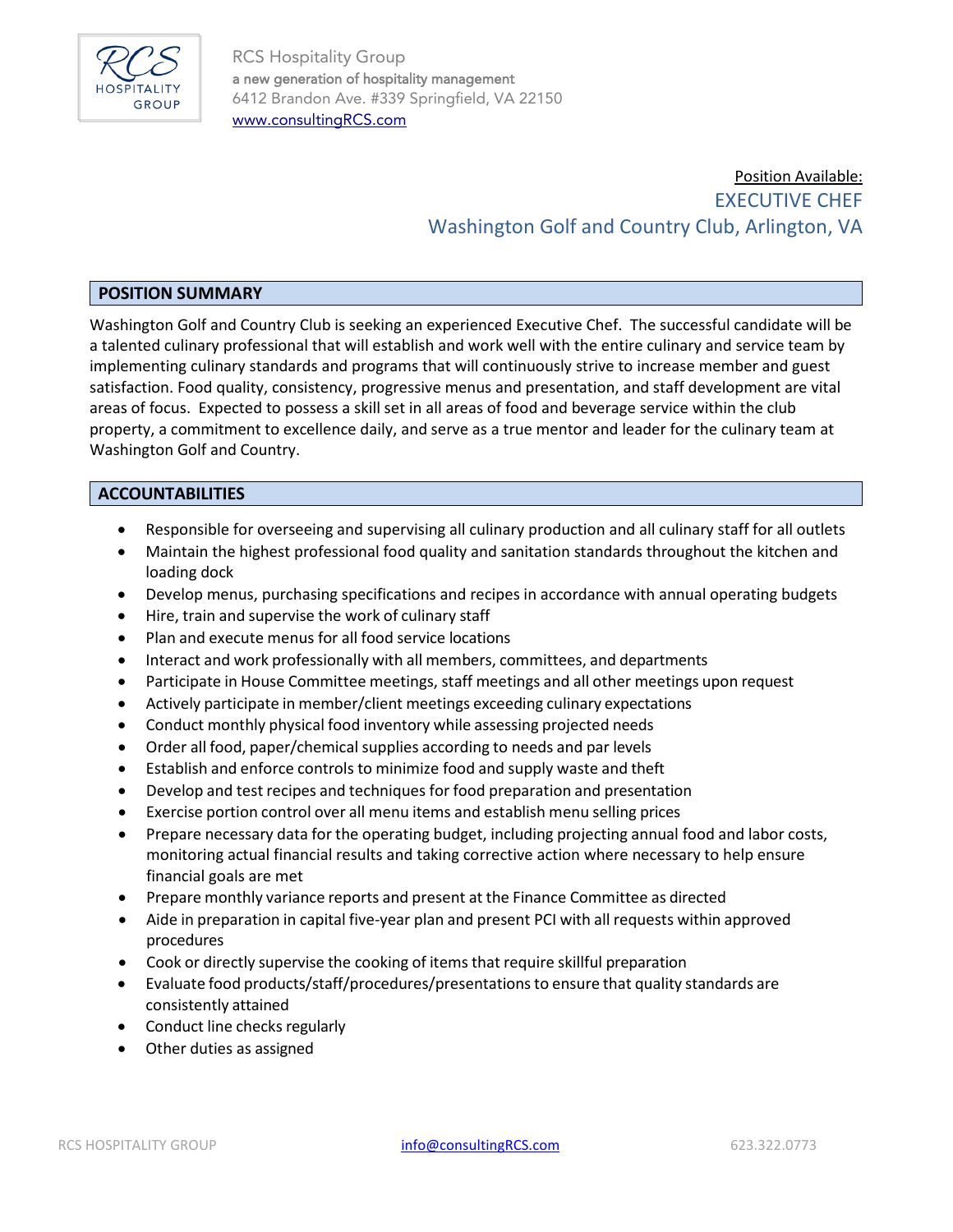

RCS Hospitality Group a new generation of hospitality management 6412 Brandon Ave. #339 Springfield, VA 22150 [www.consultingRCS.com](http://www.consultingrcs.com/)

#### **MINIMUM REQUIREMENTS**

- High school diploma or GED; Culinary degree or Accredited certification preferred
- 5+ years of experience that is directly related to the duties and responsibilities specified
- Possess or pursue certification in the culinary arts
- Demonstrated ability to supervise and train employees, including organizing, prioritizing, and scheduling/planning and demonstrated leadership skills in managing issues at all levels
- Demonstrated organization and coordination skills
- Ability to plan a wide variety of menus, to include international/ethnic, dietary, financial and social considerations
- Obtain and maintain VA Food Service Sanitation Certification
- Ability to coordinate quality assurance programs in areas of responsibility
- Knowledge of set-up procedures for indoor, outdoor, and special functions
- Advanced skill in preparation, cooking, and presentation of a wide variety of foods
- Strong working knowledge of food and wine pairing
- Ability to grasp, understand and train on front of the house techniques and service methods
- Ability to read, analyze and interpret general business periodicals, professional journals, technical procedures, or governmental regulations
- Demonstrated strong oral and written communication skills to a wide variety of constituents
- Excellent interpersonal/relationship-building skills
- Proven record of providing excellent internal and external customer service

## **SALARY RANGE / COMPENSATION**

Washington Golf and Country Club is committed to a comprehensive employee benefit program that helps employees stay healthy, feel secure, and maintain a healthy work/life balance.

Salary Commensurate with experience in the range of \$145,000 - \$165,000.

Group Health & Dental Insurance, Voluntary Accident & Critical Illness Insurance, Club Paid Life Insurance, and Club Paid Short-term & Long-term Disability Insurance

Paid Vacation, Sick & Holiday, Employee Assistance Program, 401(k) Retirement Program with Matching Contributions

Staff Member Referral Bonus Program

Complimentary Meals

Industry Membership Dues and Education Allowance.

#### **REPORTS TO**

Assistant General Manager

#### **DIRECT REPORTS**

Exec Sous Chef; 4 Sous Chefs; ~25 Cooks